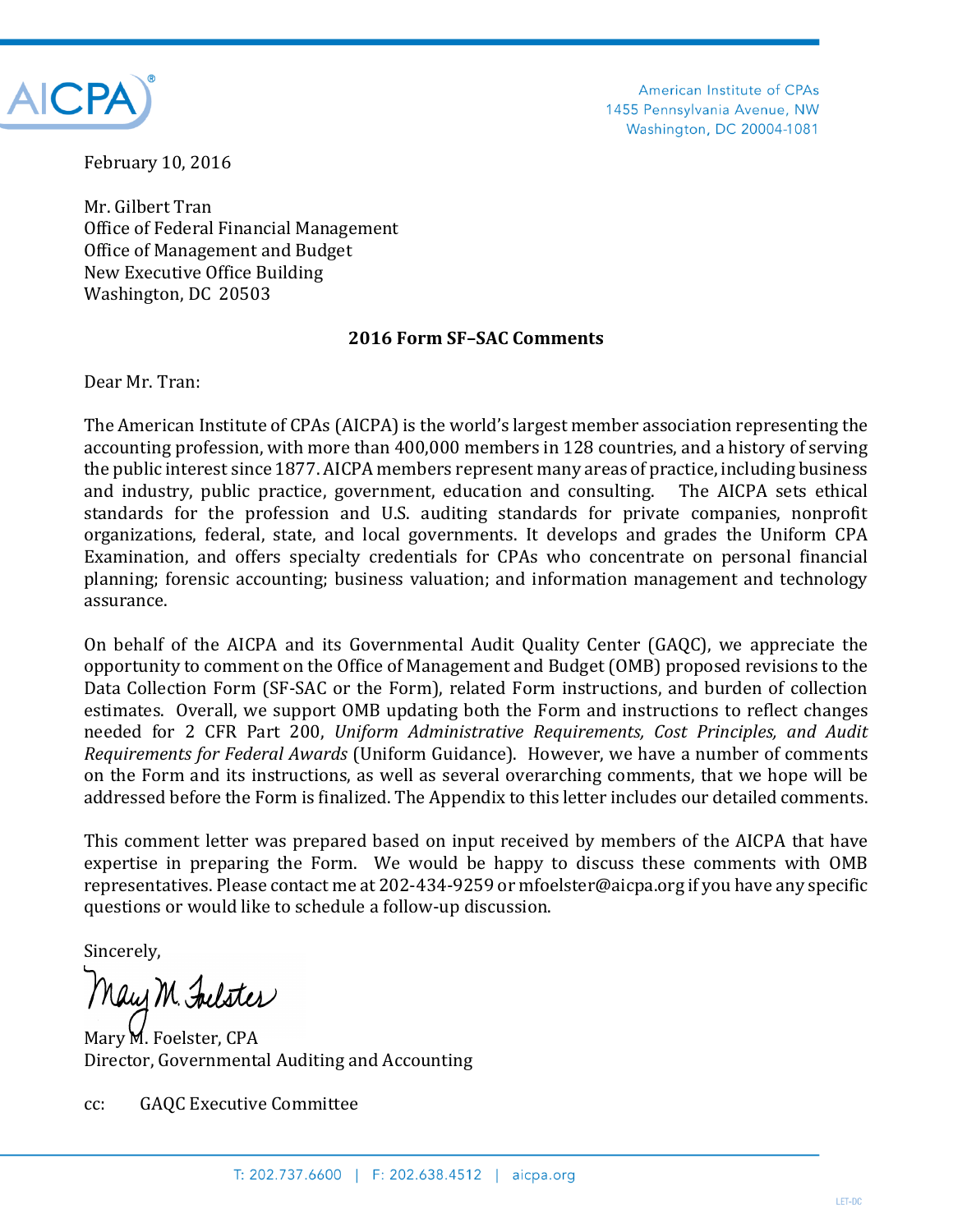## **Overarching Comments**

*Estimated Hours to Complete the SF-SAC*. The *Federal Register* (FR) notice asks for feedback on the accuracy of OMB's burden estimates which indicate it will take 65 hours for large respondents and 20 hours for the remaining small respondents to complete the Form. There is no basis provided to support how these estimates were arrived at. A number of the members assisting us with this response indicated they believe these estimates are on the lower end of a range that reflects the true effort by respondents. Auditors of very large respondents, such as states, indicated that 100 total hours or more may be spent completing the Form. Others that audit smaller entities indicated that the 20 hour estimate for small respondents also seems on the low end. We recommend that OMB perform more detailed research with entities of various sizes and their auditors to come up with realistic estimates that acknowledge the true complexities involved in preparing the Form. These revised estimates, and transparency from OMB on how they are developed, should be included in the next due process document issued on the 2016 Form.

*Burden Associated with FAC Submission Delays*. None of the burden estimates included in the FR notice likely take into consideration the considerable additional time spent by both auditees and auditors on Form submissions over the last few years due to late Form issuances and the more recent Federal Audit Clearinghouse (FAC) shutdown. Unfortunately, government delays in updating the Form have become the norm over the last 3-5 years. From an auditor perspective, when these Form delays occur, there are many additional hours that need to be spent since it is often months after the audit has been completed that the submission is finally able to be made. This involves reopening audit files, pulling staff who have since been reassigned to other engagements to prepare the Form, and partner review. We strongly recommend that OMB avoid such delays in the future and perhaps consider whether such additional hours should be added to the burden estimates in the FR notice if future delays are expected to continue as they have in the past.

*Paperwork Reduction Act (PRA) Compliance.* We are aware that during previous time periods, SF-SAC collections may have been made for an extended period of time on an expired OMB control number and that currently emergency approval for the SF-SAC under the PRA has been provided through May 31, 2016. Going forward, we encourage OMB to ensure compliance with PRA and to begin the Form update processes and related PRA submissions in a timely manner.

*CFDA Numbers*. The FR notice asks for feedback on ways to enhance the quality, utility, and clarity of the information to be collected. One way would be for OMB to require all federal programs be assigned a Catalog of Federal Domestic Assistance (CFDA) number for reporting purposes. Many hours are spent by entities and their auditors trying to address programs with no CFDA number. Alternate numbers need to be identified/used and it makes the completion of the Form more challenging since the Form is CFDA number driven.

*Inconsistent Use of "Federal Program" and "Federal Awards."* The FR notice asks for feedback on ways to enhance the quality, utility, and clarity of the information to be collected. Another way to address the all three of these areas is for OMB to clarify the level of reporting required in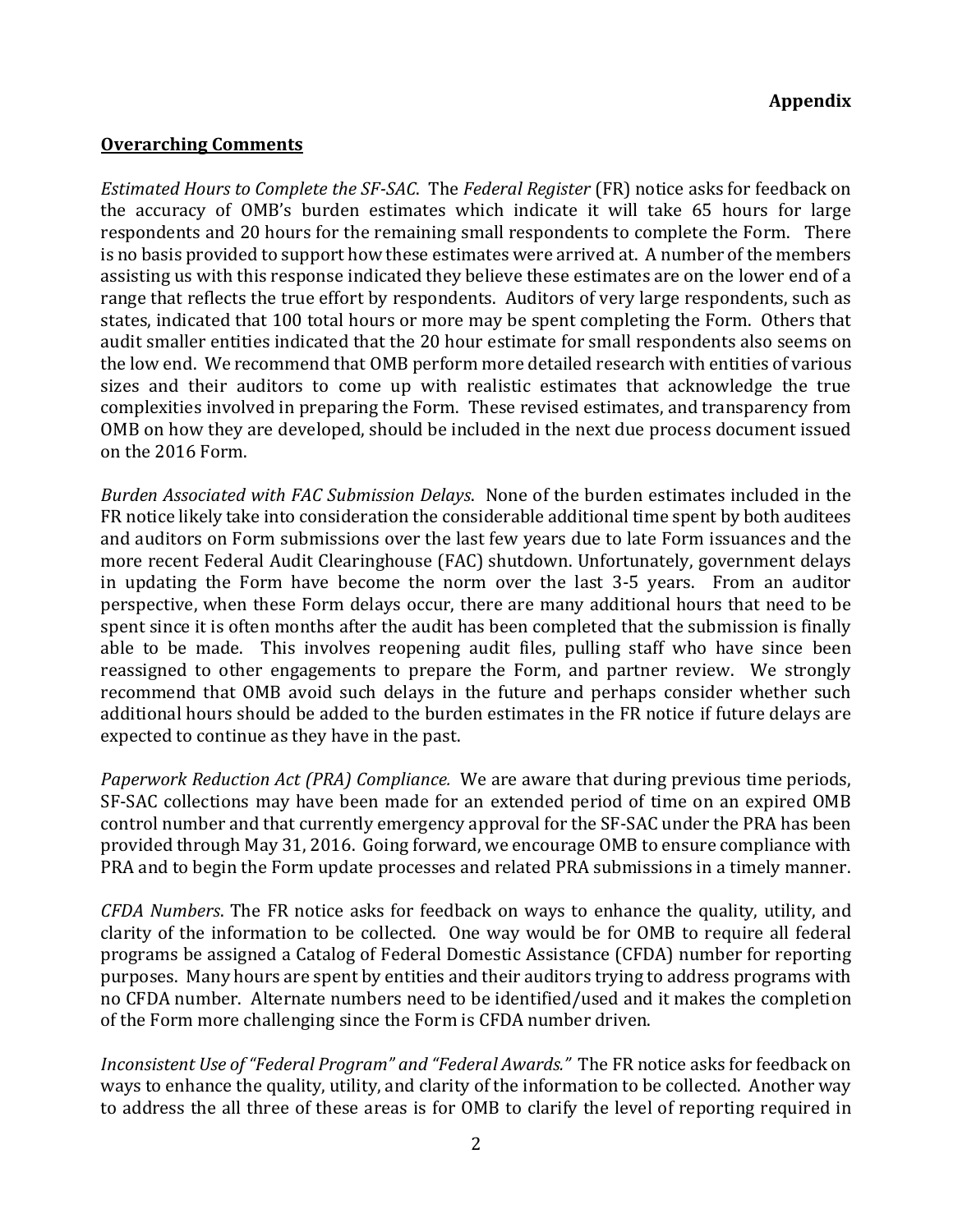both the Uniform Guidance and the Form as there is currently significant confusion on this point. Paragraph §200.510(b) of the Uniform Guidance and Part II of the SF-SAC and its instructions use the defined terms, "federal program" and "federal award" interchangeably. Large respondents have multiple federal awards within a federal program. Therefore, there has been and will continue to be confusion about the level at which the Form and Schedule of Expenditures and Federal Awards (SEFA) are to be prepared. This problem needs to be addressed in the Uniform Guidance, the Form, and its instructions, or confusion and potential inconsistency in practice will result. The following is included to illustrate the confusion.

- §200.510(b)(1) indicates the preparer should list the federal programs (CFDA) level.
- §200.510(b)(1) indicates that for clusters the information is at the federal program level.
- §200.510(b)(1) provides an accommodation where Research and Development (R&D) can be listed by major agency subdivision.
- §200.510(b)(2) and later sections assume that the information has been entered at the federal award level.
- §200.510(b)(4) asks for total amounts provided to subrecipients for the federal program and not the federal award.

The result of the confusion in the above areas affects the preparation of the Form as is noted in a number of our comments below. It may be useful to get a small group together to further discuss the confusing aspects of this problem with OMB as it relates to the SEFA and the Form.

*One Complete Reporting Package Submitted.* With regard to the FR notice request for feedback on ways to enhance the clarity of the information to be collected, we noted that the instructions to the Form lead with the notion that "one complete reporting package" needs to be submitted to the FAC. The Uniform Guidance places emphasis on the fact that the Corrective Action Plan (CAP) and the Schedule of Prior Audit Findings (SPAF) are auditee-prepared documents. We are concerned that the "one complete reporting package" requirement may lead to confusion by the public and others referring to reporting packages on the FAC Web site in the future. That is, they may mistakenly believe the auditor has prepared the CAP or the SPAF or has provided assurance on the information. One way to address this would be for the reporting package to be submitted in two parts. Alternatively, the AICPA can consider other ways to address potential confusion on the back end (e.g., requesting that the Corrective Action Plan and SPAF be placed on client letterhead and/or making clear the auditor's lack of assurance on the information in the audit report).

*Auditor Certification Needs Revision*. We have significant concerns about the auditor certification statement on the Form and believe it needs revision in terms of the sections that are being scoped in and out. We request to work closely with OMB and the FAC as they move forward on finalizing various aspects of the Form in order to determine the appropriate sections to be cited in the auditor certification. This will be a more efficient approach than attempting to revise it now based on the current draft of the Form and then having to do so again in the event changes to the Form are made as a result of due process. We hope that this request will be accepted. We also have other questions that we would like to discuss with OMB to assist in finalizing the certification statement. For example, is the reference to reporting packages being available from the auditee still needed since they will now be made public?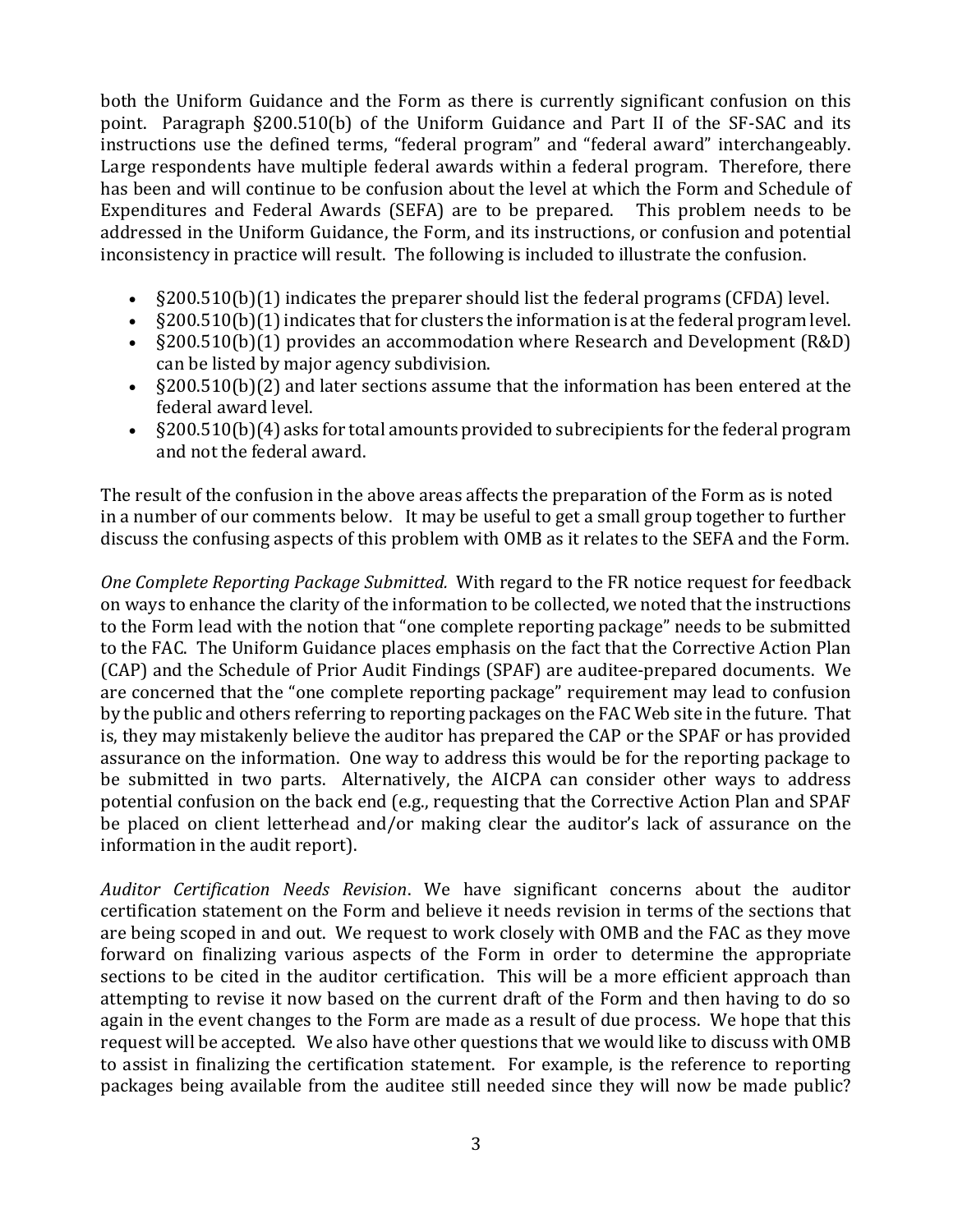Additionally, for what period of time will the reporting packages be maintained on the FAC Web site?

*Inconsistencies Between the SF-SAC and Uniform Guidance*. A comparison of the required SEFA elements in §200.510(b) to the elements in Part II of the SF-SAC reveal a few inconsistencies that may be confusing to respondents and auditors. For example, Part II, Item 1(f) includes: "Name of Federal program." However, this element is not included as a required element of the SEFA in §200.510(b). On the other hand, the Form does not request "the applicable federal agency name," which is among the required SEFA elements in §200.510. We recommend that the fields in Part II of the Form be consistent with the information required to be included in the SEFA.

*Should and Must Terms.* The Uniform Guidance changed the definition of "should" and "must." Are those definitions carried over to the Form and its instructions? We believe it is important for this to be explained in the instructions to the Form since "should" and "must" are used throughout. Each instance of "should" or "must" should be reviewed by OMB to ensure it is consistent with the Uniform Guidance, both in terms of the meaning of the word and when the instructions repeat information that appears in the Uniform Guidance.

*Database Certification Prompts*. When the FAC Web site reopened in 2015 for submissions, we noted a change in that the system began automatically sending prompts to the certifying auditee and auditor as Forms were completed. This was problematic because auditees were able to complete certifications prior to all levels of review having been completed. We encourage the FAC to revert back to the previous prompting protocol where prompts for certification were initiated in the system after all levels of review were complete.

*Voluntary Notifications.* The FR notice states that the FAC plans to allow non-federal entities who did not meet the threshold requiring submission of a single audit report to voluntarily notify the FAC that they did not meet the reporting threshold. It states that further information will be provided on the FAC Web site, presumably to explain how such a notification will be made. We request the opportunity to review this FAC guidance before it is finalized to ensure it appropriately frames the voluntary nature of this notification. We also assume that OMB will not be able to require this notification in the future without first exposing it to the public for comment.

*Student Financial Assistance*. Several places in the Form and instructions refer to Student Financial Aid. OMB should search and replace all instances with Student Financial Assistance.

*Publically vs. Publicly.* We noted this word spelled differently throughout the Form and instructions. A search and replace exercise should be performed to use consistent spelling.

*Single Audit vs. Single audit vs. single audit.* We noted various capitalization differences in the use of the phrase "single audit." A search and replace exercise should be performed for consistency in the Form and instructions using whatever preference OMB has.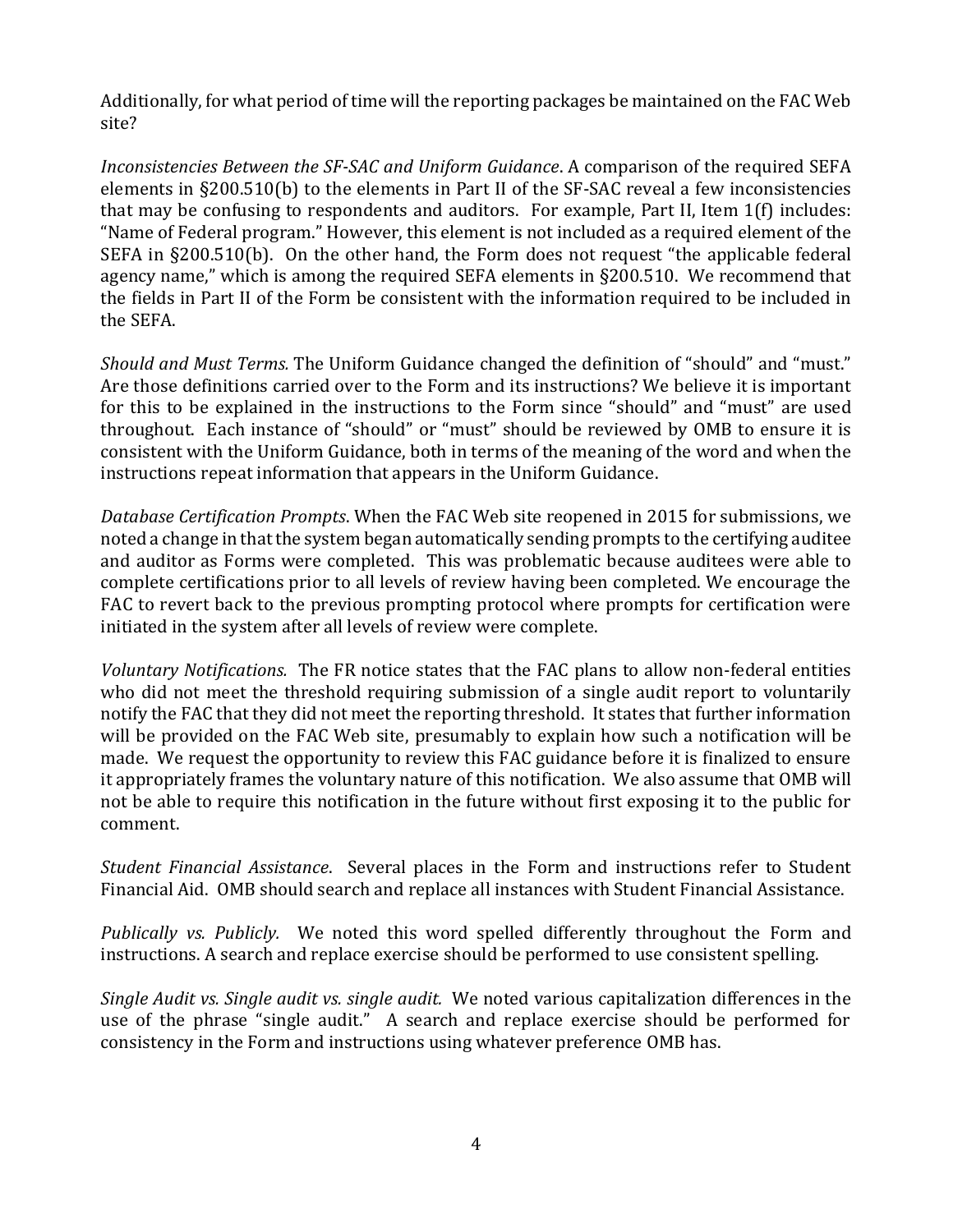## **Comments on the Form**

*SF-SAC Title*. Since §200.54 of the Uniform Guidance separately defines "Indian tribes" from "States" and "Local Governments," OMB should consider whether the title of the Form should be revised to acknowledge the difference (e.g., "Audits of States, Indian Tribes, Local Governments and Non-Profit Organizations.") This comment also applies to the related Form instructions.

*Part I, Items 5(e) and 6(f)*. We recommend removing the requirement to provide auditee and auditor fax numbers. Fax numbers are rarely used today and are less efficient than e-mail.

*Part II, Item 1(b)*. The proposed method for completing the CFDA extension column when there is no three-digit extension may not be practical for a large entity with numerous R&D awards. The R&D cluster often has numerous R&D awards from a federal agency (e.g., Department of Defense), that are identified only by contract numbers. Members having clients with significant R&D funds also indicated that that using U01, U02, etc., will also not lend itself to uploading from a report writing program that draws from a recipient's main records system. We recommend OMB reach out to entities with significant R&D awards to determine whether there is a concern regarding this field when there is no CFDA number. Another option would be to allow the use of R&D or UNK in this situation.

*Part II, Item 1(c)*. Footnote 3, which is associated with this item, has wording we believe has erroneously been retained from an earlier draft of the Form (e.g., it references the Federal Assistance Identification Number and the Procurement Instrument Identifier). The footnote text should be revised to agree to the instruction for this item.

*Part II, Item (d)*. We recommend the item "Name of the Federal Program" be deleted as it is redundant since the name of the program is directly linked to the CFDA number that is being provided. Additionally, as noted earlier, "Name of Federal Program" is not a required element of the SEFA in §200.510(b). If OMB does not delete this item, another option would be for this field to auto-populate based on the CFDA number entered. This approach would also reduce burden, errors, and diversity of the program names provided.

*Part II, Item 1(f)*. We have a number of concerns with this item as follows:

 The instructions note that other clusters to be reported in Item1(f) are identified in Appendix II. For this approach to work, Appendix II will need to be kept up-to-date and to into more detail. At a minimum, the Appendix to the instructions will need to be updated to coincide with the annual issuance of the OMB *Compliance Supplement*. If this update to the Appendix is not made on a timely basis each year, there will be problems completing the Form accurately for other clusters and potentially result in erroneous major program determinations. Consider the following example to illustrate the difficulty:

> Other Cluster X is comprised of three CFDA numbers. In July 2016, the *2016 Compliance Supplement* (effective for fiscal years ending on or after June 2016) is updated to add a CFDA to Other Cluster X. Said another way,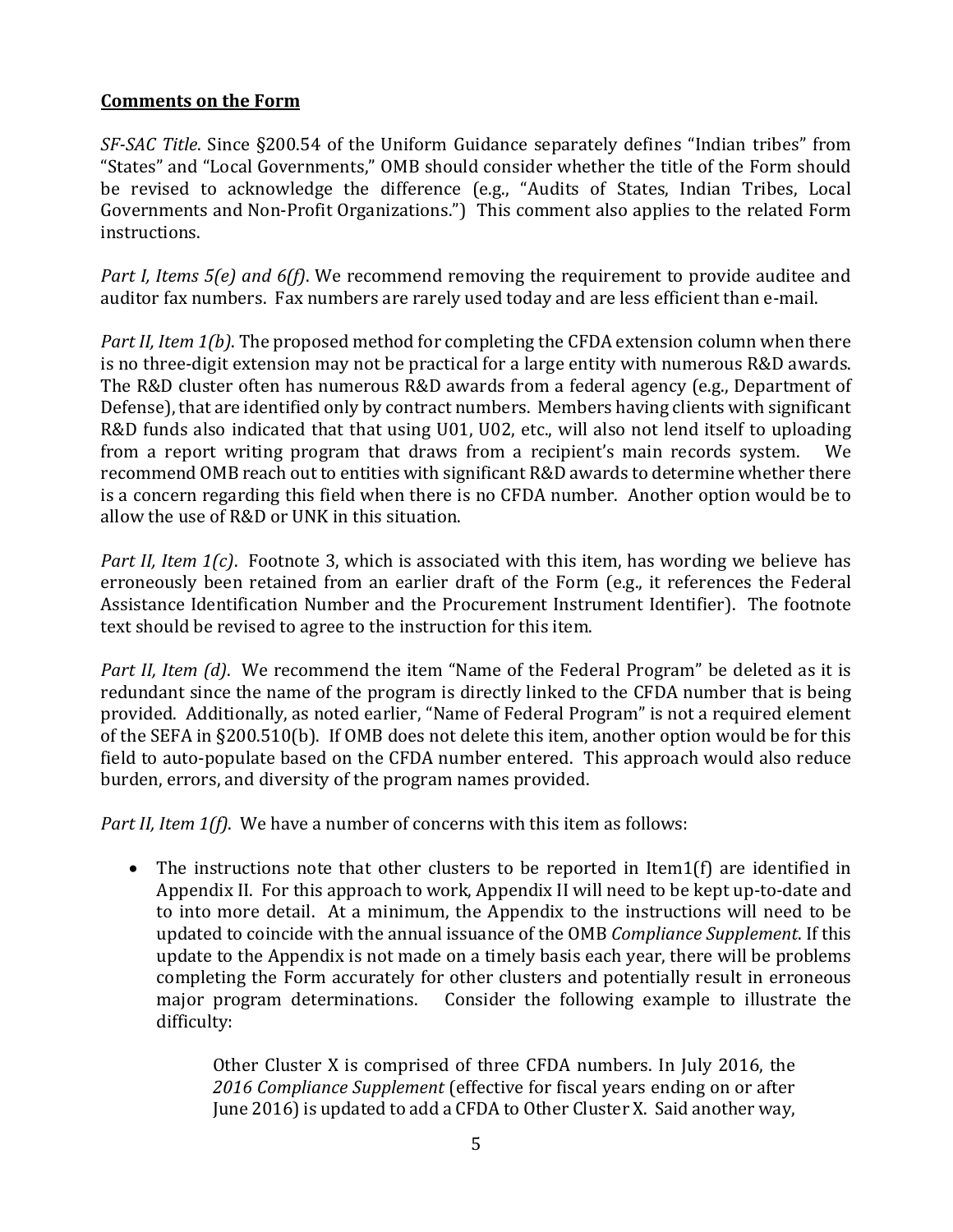for audits of fiscal years ending prior to June 30, 2016, there are three CFDA numbers in Other Cluster X and for audits of fiscal years ending on or after June 30, 2016, there are four CFDA numbers in Other Cluster X. The instructions to the Form will need to be updated for this change in cluster composition and indicate how the cluster is defined for fiscal years prior to June 30, 2016, as well as fiscal years ending on or after June 30, 2016.

• Footnote 4 is confusing in its explanation of how other cluster numbers and state clusters should be noted on the Form. Some that reviewed this footnote assumed that the symbol "#" should be entered for other clusters and "X" for every state cluster. However, the instructions state that a number from Appendix II needs to be entered in this field for other clusters. Additionally, the footnote mentions nothing about the protocol described in the instructions for adding state cluster numbers (X01, X02, etc.). Footnote 4 should be clarified to explain in more detail how the other cluster number needs to be entered, as well as more about how state cluster numbers are to be noted. A reference to the instruction for this item should also be included. Perhaps something like the following would be appropriate:

> "**Enter the following** Cluster Identifier (N=No **Cluster**, R=R&D **Cluster**, S=Student Financial Aid **Assistance Cluster**, #=5-digit cluster number **Cluster number from Appendix II to Instructions=Other Cluster**, **X and 2-digit number**=State **Cluster**). **See instruction for more information.**

- The Form and instruction refer to a 5-digit cluster number. However, most numbers in Appendix II are 6 or 7 digits. We question whether it is necessary to even refer to the number of digits. Additionally, if the field on the Form is limited to 5 digits, auditees need to be instructed how to enter the longer numbers in Appendix II.
- The "What's New" section for this item also needs improvement to reflect all of the changes noted here and in our comments on the related instruction (below). We also question why it only highlights the change for state clusters by providing an example and suggest that either the example be deleted or an additional example be added for other clusters. Finally, to be consistent with how the state cluster change is described in the instruction, we recommend the following edit:

For other clusters, this item **the auditee** will enter collect the cluster identification number provided in Appendix II.

*Part II, Item1(g).* Footnote 5 to this item indicates that the system will provide total federal awards expended for each federal program by summing the individual CFDA lines which have the same CFDA number. It does not indicate whether the system will also calculate the cluster total by summing the lines which have the same cluster identification (except perhaps N for none) or whether these totals need to be input manually. The instructions add confusion by implying that the information needs to be entered manually. This footnote needs to be clarified. See below for our related concerns on the instruction for this item.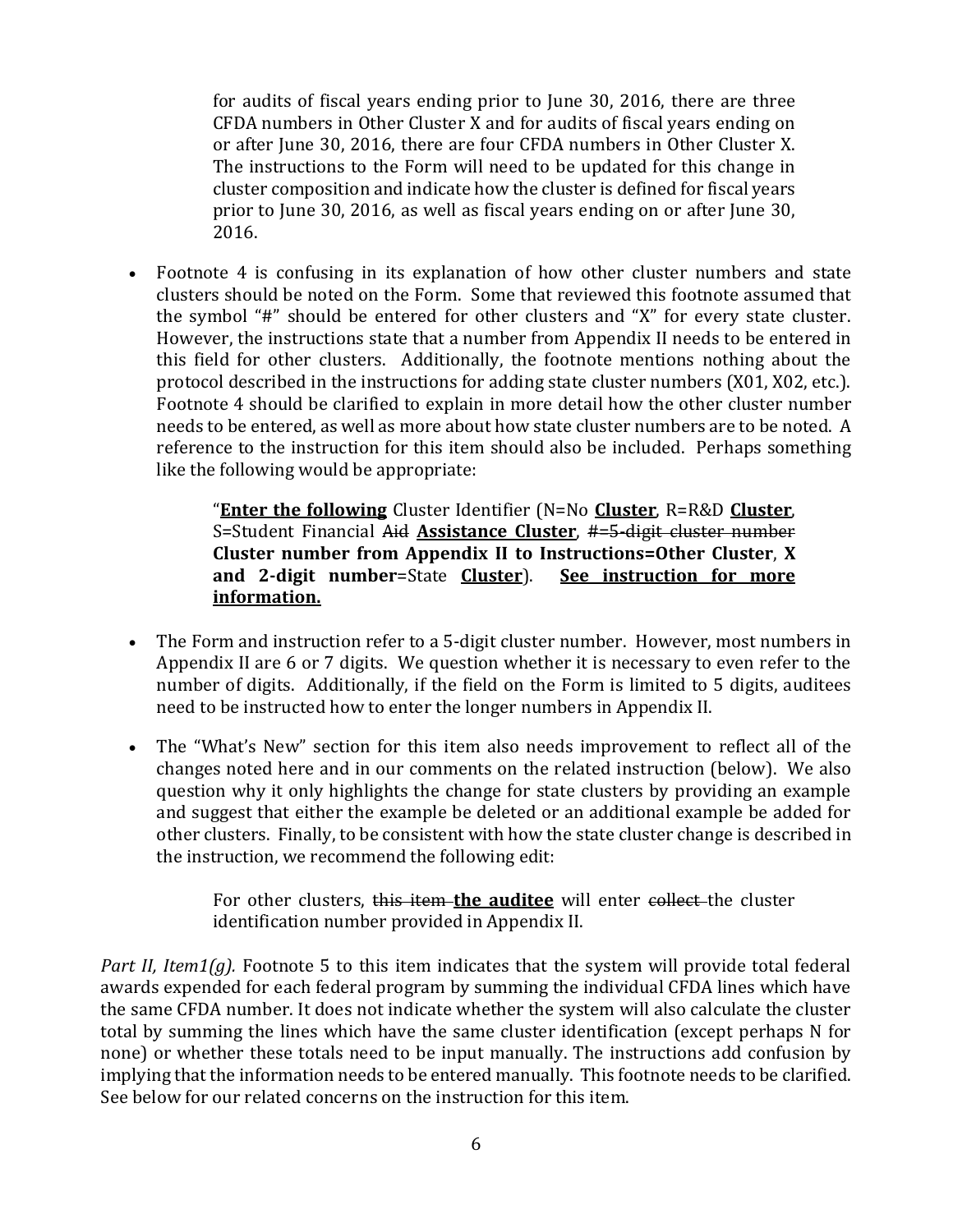*Part II, Item 1(l)*. This item asks for an identifying number assigned by the pass-through entity. We recommend an option be provided to indicate "N/A." It is our experience that not every pass-through award contains an identifying number. The Form should include a footnote that indicates what to do in these situations. The instructions to the SF-SAC should also be expanded to describe the appropriate action to take when there is no pass-through identifying number.

*Part III, Item 1(c)*. There is confusion over how the number of audit findings question will be answered in certain situations based on the detail to be provided on the Form. For example, consider a situation where there are multiple pass-through entity numbers (ending only with differing year numbers) relating to one CFDA number. What would be entered as the number of findings in this field if an auditor has a finding that relates to an entire program or cluster? We are concerned that auditors will not know which specific pass-through entity number the finding relates to. This should be clarified in the instruction to this item.

*Part III, Item 2(a)(iii)*. Although this question is consistent with the language in §200.520, we are concerned that this only refers to state law and not tribal law, since tribes are not subject to State jurisdiction. This was addressed in Council on Financial Assistance Reform Frequently Asked Question 200.54-1 which indicated the definition of state law may include tribal law. If it is intended here that both are included, we suggest the wording specifically be revised to indicate the following: "Was the special purpose framework used a basis of accounting required by state or tribal law?" Another option would be to specify this notion in a footnote or explain it in the instructions.

*Part III, Item 4*. This part of the Form will pull in each item that has a finding noted in Part III, Item 1(c). See our comment above on the potential confusion over how the number of findings is to be entered in Part III, Item 1(c) which will ultimately affect this item too.

*Part III, Item 4 (f)*. Footnote 1 to this item instructs the auditor to "Enter the letter(s) of all types of compliance requirements that apply to audit findings." However, the instructions for this item (and the "What's New" section) instructs auditors to report the "primary type of compliance requirement," which is defined as the requirement which was being tested that generated the requirement. This inconsistency between the Form and instructions should be addressed.

*Part III, Item 4 (g)*. Footnote 2 to this item refers to a chart in "Item 8." This appears to be an error as we believe the chart being referenced is in the instruction to Part III, Item 4(k). This should be corrected.

*Part IV, Item 1*. We are unclear about how the programing for IDES will work as it relates to the two different versions of the auditee certification (i.e., Indian tribe auditee versus non-Indian tribe auditee). The instructions for this item indicate that the Indian tribe certification should be completed only if an auditee checked "Qualified as an Indian Tribe or Tribal Organization" from the Submission Criteria Check Page in IDES." This implies the auditee has to select the correct certification manually rather than the system providing the correct one automatically based on the initial input in IDES. We recommend the process provide the appropriate certification automatically to alleviate the potential for auditees inadvertently completing the wrong certification.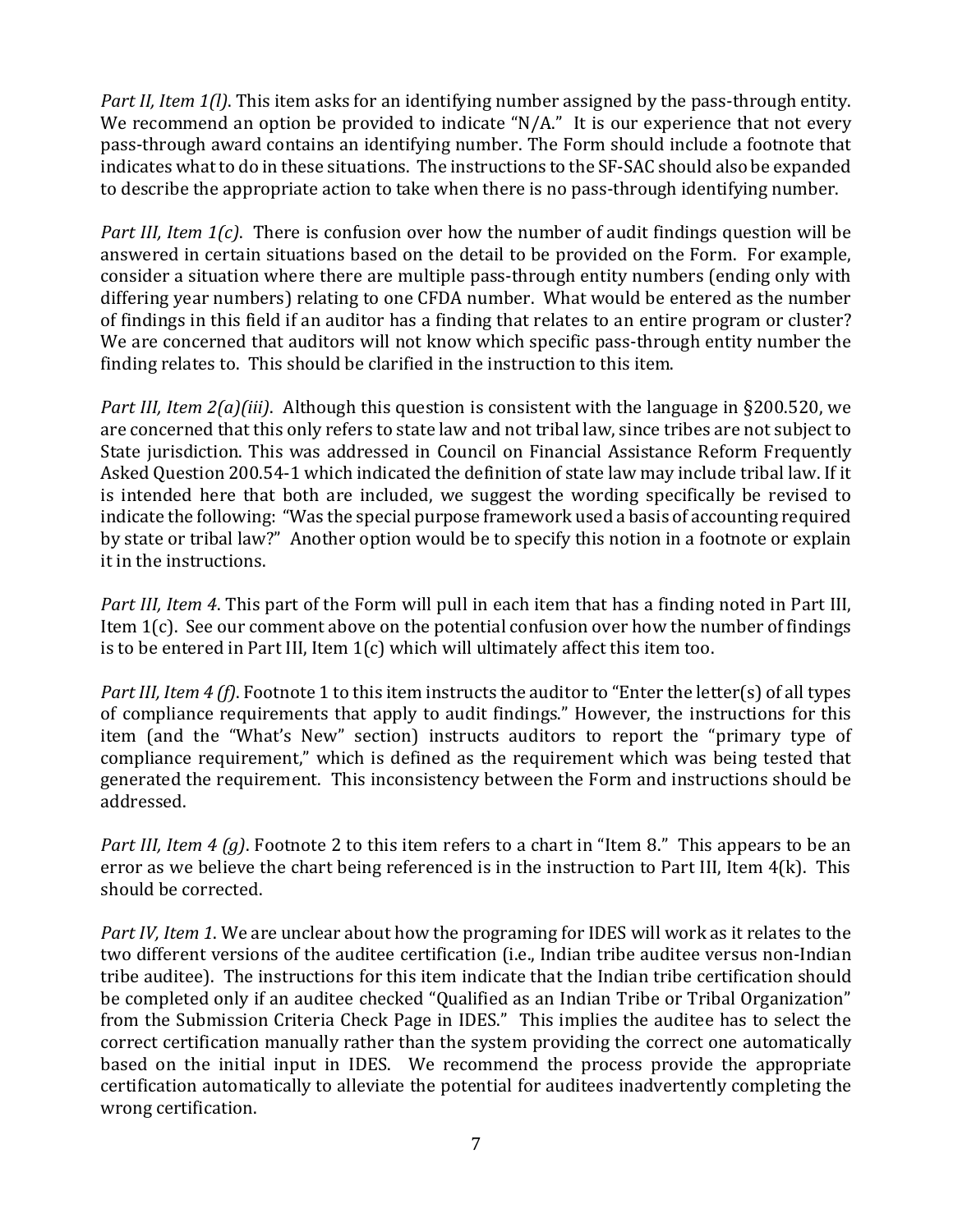*Part IV, Item 1*. Some auditors that reviewed the Form were not familiar with the references to Business Identifiable Information (BII) in the auditee certification statements and wondered whether it was clear enough for auditees to understand what situations they need to be considering when reflecting on whether they can check the box stating that the Form and reporting package do not contain BII. We encourage OMB to consider feedback received from auditees on the BII addition and to provide more specific information and description in the instruction for this item. Additionally, the "What's New" section for this item cites the underlying requirements in §200.512(b) as support for the auditor certifications. However, that section of the Uniform Guidance does not mention BII, nor is it defined elsewhere in the Uniform Guidance.

*Part IV, Item 1*. Both auditee certifications require the auditee to check a box stating that it "complied with the requirements of 2 CFR Part 200 specific to the auditee." How can an auditee check this item if the audit resulted in any compliance findings? This is a normal occurrence and needs to be addressed in the instructions to the Form for this item. As noted in a related comment on the instruction for this item below, we are also unclear whether all boxes are required to be checked for a submission to be accepted. If the answer to this question is "no" than perhaps the instruction for this item should direct the auditee to leave this box unchecked if the auditor reporting includes instances of noncompliance. The other option would be to delete this certification altogether, although we recognize it is included as an auditee certification in §200.512(b).

*Part IV, Item 1.* One of the auditee certification statements states: "Ensured the auditor has completed such audit and presented a signed audit report which states that the audit was conducted in accordance with the provisions of the Uniform Guidance." This needs clarification in terms of the audit report that is being referred to. There will be multiple auditor reports included in the reporting package (e.g., report on the financial statements, the *Government Auditing Standards* reporting, and the report issued on compliance and internal control over compliance to meet specific Uniform Guidance reporting requirements). Only the last report listed will state that the audit was conducted in accordance with the Uniform Guidance. One possible fix for this problem, along with other clarifying edits, would be as follows:

"Ensured the auditor has completed such audit and **issued** presented a **the** signed audit report **required by §200.515** which states that the audit was conducted in accordance with the provisions **audit requirements** of the Uniform Guidance."

## **Comments on the Form Instructions**

*Introduction*. We have several recommended changes to the Introduction to the instructions as follows;

 In the first paragraph there appears to be several parentheses that are not correct or incomplete. We recommend the following editorial change: "as defined in …25 U.S.C. 450b(l)**)** which opt not to authorize the FAC to make the reporting package publically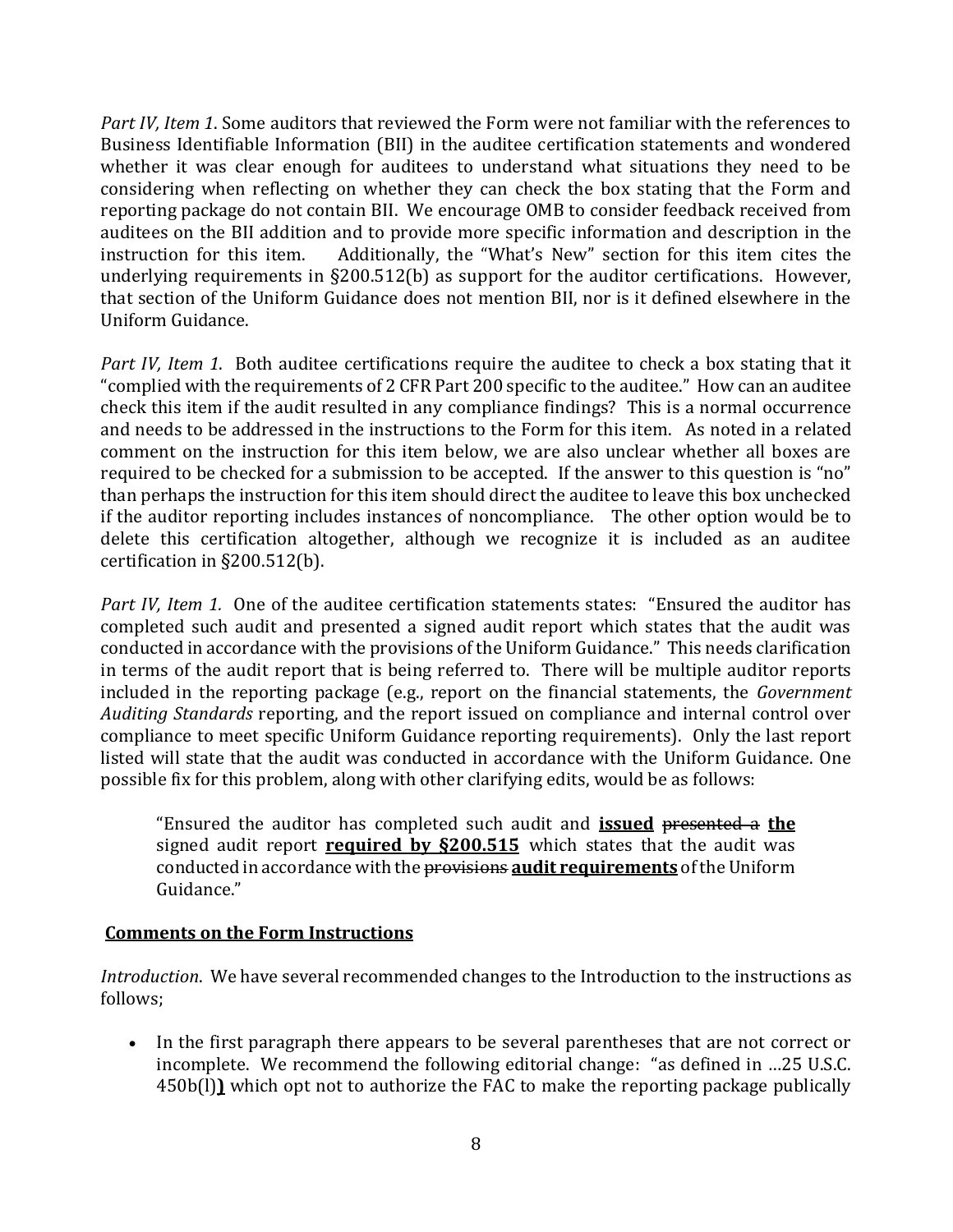available)-must submit the reporting package to pass-through entities as described in 2  $CFR 200.512(b)(2)$ ;"

In the third paragraph, we recommend the following change to add clarity:

"This Form SF-SAC version, dated XX-XX-2016 should be used for audits covering fiscal periods beginning on or after December 26, 2014, **the period for which subpart F of the Uniform Guidance is first effective**."

In the fifth paragraph we recommend changing "for profit" to "for-profit" for clarity.

*What's New*. We have several suggested changes to the 'What's New" section as follows:

- On page 1, the heading, "End of the Audit Period Loan Balance," should be revised to, "End of the Audit Period **Outstanding** Loan Balance," to make it consistent with the wording on the Form.
- On page 2, under the heading "Type of Auditor's Opinion on the Financial Statements," we recommend revising the reference provided to Part III, Item 2(a) as it is more specific.
- On page 2, under the heading "Auditee Certification Statement," there is a very broad reference to changes made to the certification. Since the changes to the certification are fairly significant, we believe it would be useful to provide additional information describing the changes.

*Part I, Item 3*. This instruction provides guidance for when an audit is not annual or biennial. We recommend adding guidance for audit periods that do not include a full month (e.g., 7/1/2015 to 3/15/2016) to explain whether preparers should round up to the month end. This does happen periodically so this guidance will be useful.

*Part II, Item 1(b)*. Under "Federal Awards with No CFDA Number or the CFDA Number is Unknown," we recommend the following edit of the first sentence for clarity purposes:

If the three digit CFDA extension is unknown, the auditee will enter a "U" followed by a two digit number in the CFDA extension to identify one or more CFDA lines which form the program.

Additionally, the second sentence in this item states that "All federal awards to non-Federal entities from the same agency made for the same purpose must be combined and considered one program as required by 2 CFR 200.42(b)." The instructions should be clarified to better indicate the context of "combined" as used in this statement. Otherwise, some may be confused and believe it is intending that awards made from the same agency for the same purpose also must be "combined" and shown on one line on the Form. We believe that is not likely the intent.

*Part II, Item 1(d)*. The instruction to this item states: "If the program is not listed in the CFDA, a description of the award recognizable by the Federal awarding agency or pass-through entity should be entered." We are unclear about why the instruction is asking for a description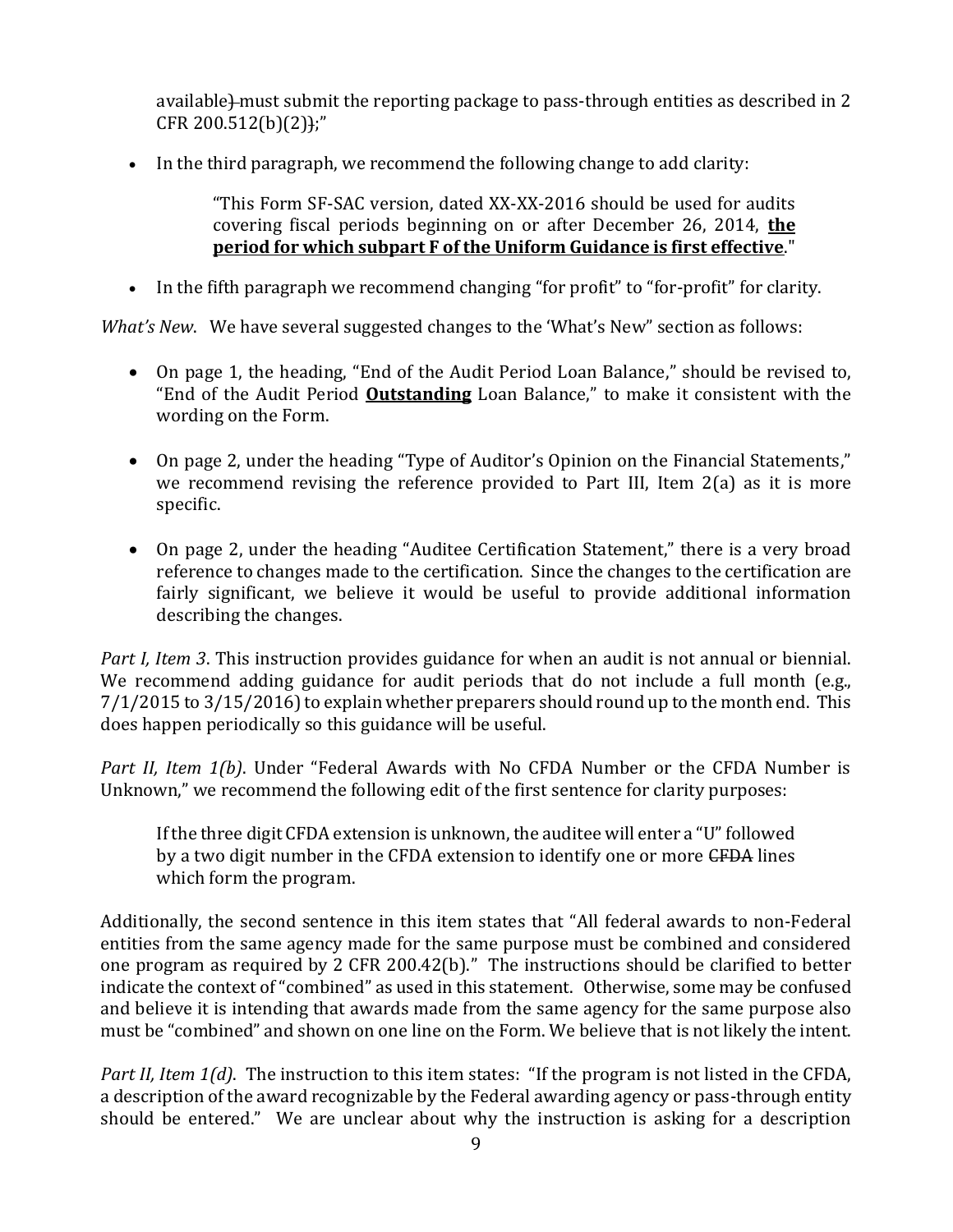relevant to the pass-through entity as we believe this information is being captured in Part II, Item 1(l). See also our comment on the Form above questioning the necessity of Item 1(d) overall.

*Part II, Item 1(e)*. This item requires the total amount expended by federal program. As written, it would seem to be the same information as required in Item  $1(g)$ . As noted earlier there is much confusion over this notion of "program" versus "award." See our overarching comments above.

*Part II, Item 1(f).* We have a number of comments on this instruction as follows.

 We recommend the following clarifying edit to the third sentence of the first paragraph in the instruction for this item:

> "For other clusters, the cluster identification number **to be entered should be obtained from** in **Appendix II to this instruction** is the page number for the cluster in the Compliance Supplement."

 We recommend the following clarifying edits to the examples provided in this instruction as follows:

> Example (Other **Clusters**): The cluster identification number **to be entered in Item 1(f)** for the School Improvement Grants Cluster for the Department of Education would be 4-84.377-1.

> Example (State **Clusters**): The first state cluster **would be entered in Item 1(f) as** X01 for all CFDA lines associated with that cluster, the second state cluster would be X02, and so on.

• The instruction attempts to explain how the other cluster number is derived. We suggest to avoid confusion that this be removed as it is not relevant to completing the Form. If the information is important, we suggest adding it as a footnote to Appendix II.

*Part II, Item 1(g)*. We have several concerns with the instruction for this item as follows:

- The instruction includes the following: "Enter the total Federal awards expended for each Federal program by summing the individual CFDA lines which have the same CFDA number." Similar phrasing is used to imply that a "cluster total" needs to be entered manually. Both references imply a manual process which is inconsistent with footnote 5 to this item on the Form which states there will be a system calculation. Clarifications should be made to this instruction to make it more understandable and to help readers understand how it relates to footnote 5. See our related comment on the Form above.
- The first sentence in the instruction indicates "Part II, Item 1(g) is the total Federal awards expended for each individual Federal program as required by…." We believe this should be revised to say "program or cluster."
- The instructions also indicate that for clusters, the cluster total will be entered as the program total. It is not clear what happens if you have a cluster which also has multiple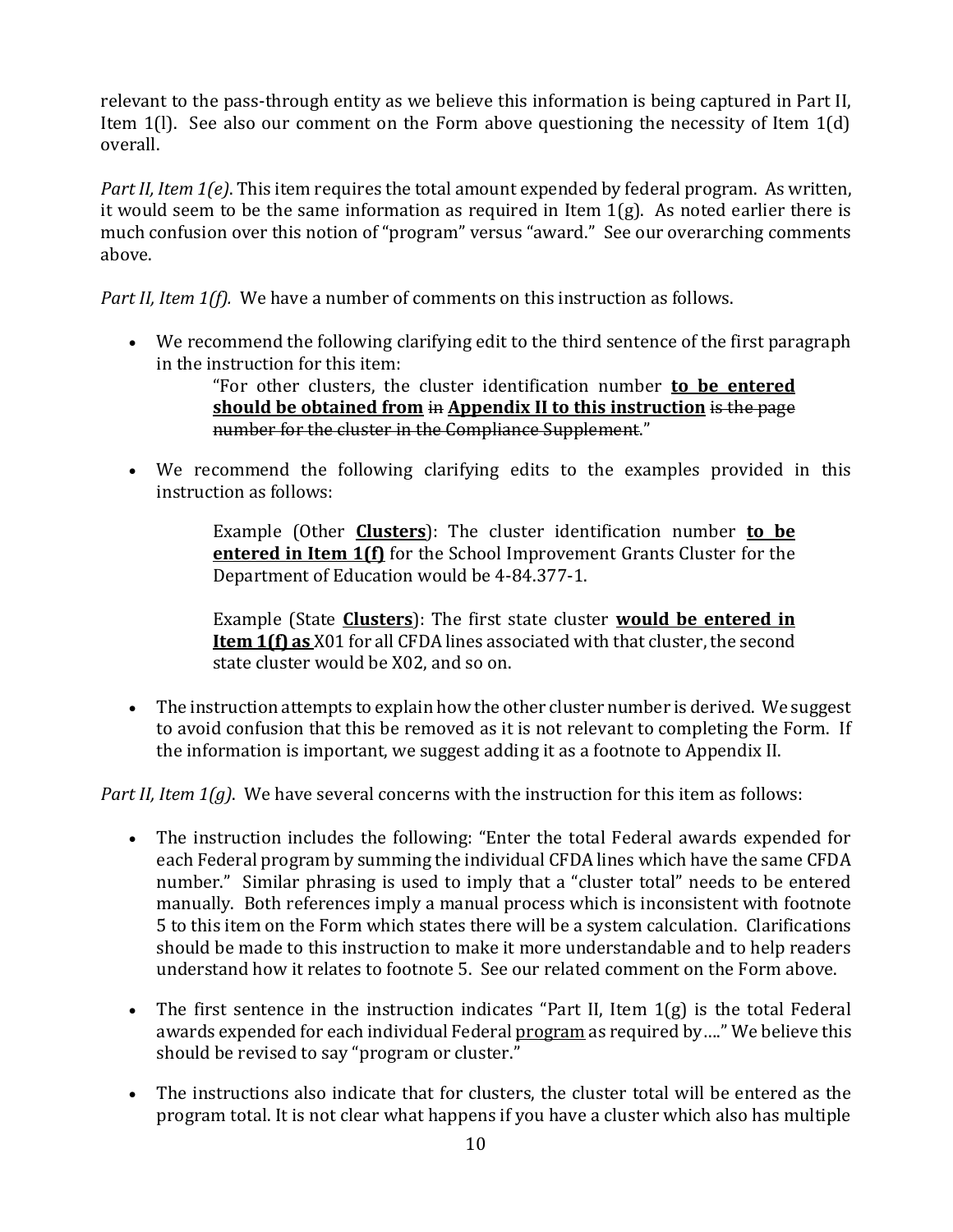programs. We would expect that both program total(s) and a cluster total will need to be entered (or calculated?). Additionally, we are unclear about whether the total will only be shown on the row for the last program included in the total or on every row that is included.

*Part II, Item 1(i)*. The last sentence of this item states that "The outstanding loan balance is also included in the amount entered in Part II, Item 9(e). This is incorrect. The amount of loans/loan guarantees included in Item 9(e) is the value of new loans made or received during the audit period, and the balance of loans from previous audit periods, for which the federal government imposes continuing compliance requirements. We suggest replacing the last sentence with the following:

"The outstanding loan balance outstanding at the end of the audit period is the amount disclosed in the footnotes to the SEFA as required by §200.510 (b)(5)."

*Part II, Item 1(j)*. We suggest the following edit for clarity:

"When an award … (i.e., received by **as** a subrecipient from a pass-through entity)…"

*Part II, Item 1(n)*. This field collects the total amount passed through. We are unclear for R&D whether the total amount is entered or whether an amount for each individual R&D line is required. This should be clarified in the instructions. Additionally, the reference at the end of the instruction refers to Part II, Item  $1(g)$ . Several that reviewed this instruction questioned whether it should instead be referenced to Part II, Item 1(e) which is the amount expended field.

*Part III, Introduction*. The first sentence refers to "opinion" in the singular form. We suggest a plural tense by revising it to "opinion(s)" to address the case of multiple opinions provided in a government financial statement audit.

*Part III, Item 2(a)(i)*. To avoid confusion, the instruction for this item should be clarified to indicate that the types of opinions should only be checked when the financial statements are prepared in accordance with generally accepted accounting principles (GAAP). We can foresee auditors mistakenly checking the box that indicates a special purpose framework and attempting to indicate the type of opinions for that reporting in 2(a)(i). Additionally, the FAC should institute an edit check that would not permit the opinion boxes in 2(a)(i) to be checked if the box indicating special purpose financial statements is checked. Similarly, the FAC should also consider instituting an edit check such that items 2(a)(ii), (iii) and (iv) are only available to be checked if the item in 2(a)(i) regarding a special purpose framework is checked.

*Part III, Item 2(a)(iv)*. We assume this instruction is intended to have auditors use the same provision for identifying opinions as they would do if the financial statements were prepared in accordance with GAAP. This would make sense as there may be multiple opinion units that are opined on when auditing governmental special purpose financial statements. However, the instruction is not detailed enough for uninformed users to understand this nuance. Therefore,